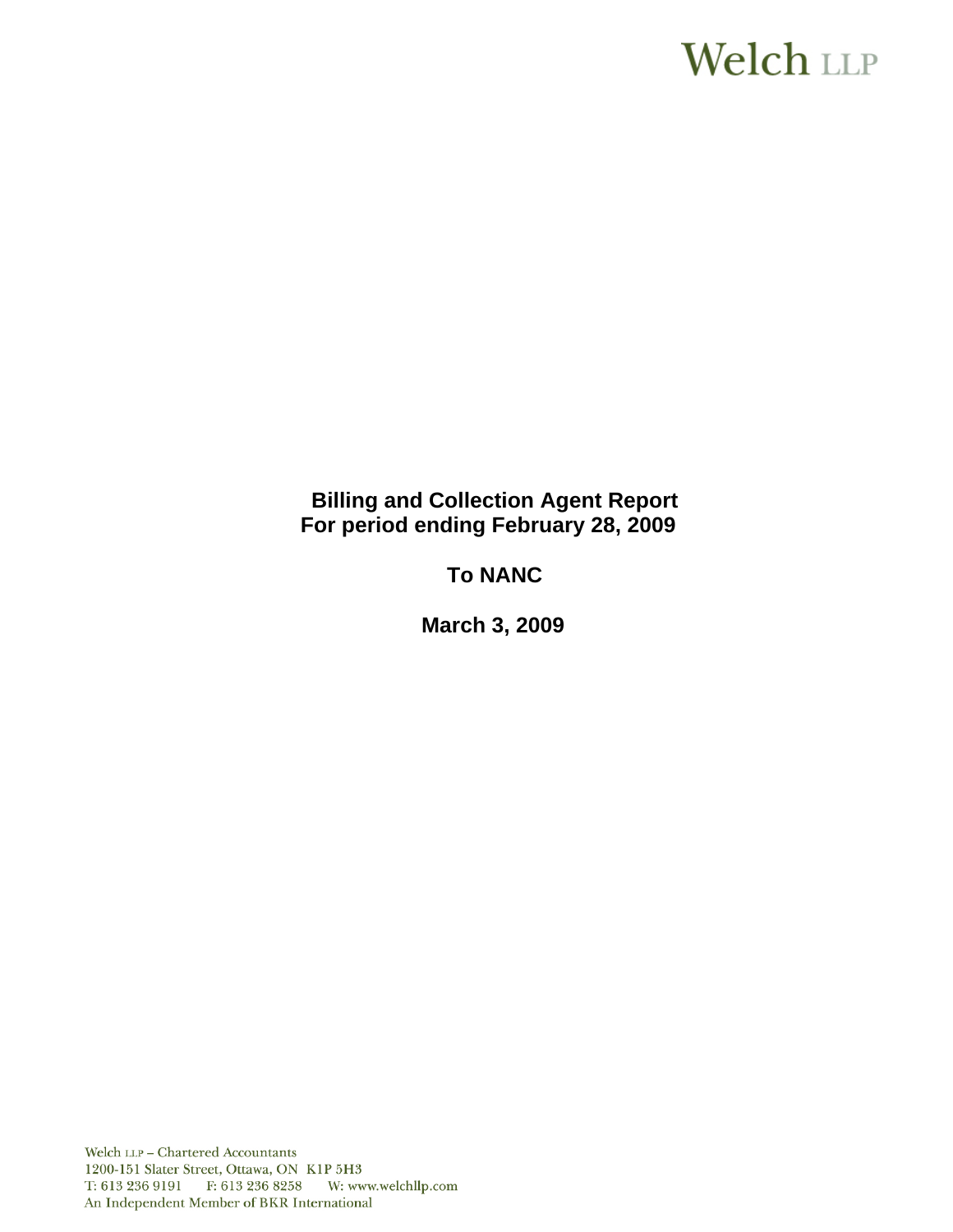# **NANPA FUND STATEMENT OF FINANCIAL POSITION FEBRUARY 28, 2009**

| <b>Assets</b>                                                             |           |            |
|---------------------------------------------------------------------------|-----------|------------|
| Cash Balance in bank account                                              | \$        | 43,213     |
| Dreyfus Government Cash Management Fund                                   |           | 3,712,000  |
| Receivable from US Carriers                                               | 199,137   |            |
| Receivable from Canada                                                    | 5,733     |            |
| Receivable from Caribbean countries                                       | 1,313     |            |
| Receivables forwarded to FCC for collection (Over 90 days)                | 276,464   |            |
| Allowance for uncollectible accounts                                      | (284,000) | 198,647    |
| Interest receivable                                                       |           | 502        |
| <b>Total assets</b>                                                       |           | 3,954,362  |
| Accrued liabilities (see below for makeup)<br>Less:                       |           | (388, 983) |
| <b>Fund balance</b>                                                       | \$        | 3,565,379  |
| Makeup of Accrued Liabilities (see following page for additional details) |           |            |
| <b>Welch LLP</b>                                                          | 19,900    |            |
| NEUSTAR Pooling 1K Block Pooling Expenses                                 | 189,374   |            |
| <b>NEUSTAR Admin Expenses</b>                                             | 170,709   |            |
| Data Collection Agent - USAC                                              | 9.000     |            |

**\*\*\*\*\*\*\*\*\*\*\*\*\*\*\*\*\*\*\*\*\*\*\*\*\*\*\*\*\*\*\*\*\*\*\*\*\*\*\*\*\*\*\*\*\*\*\*\*\*\*\*\*\*\*\*\*\*\*\*\*\*\*\*\*\*\*\*\*\*\*\*\*\*\*\*\*\***

- 1990 - 1990 - 1990 - 1990 - 1990 - 1990 - 1990 - 1990 - 1990 - 1990 - 1990 - 1990 - 1990 - 1990 - 1990 - 199 \$ 388,983

### **Other items of note**

During February 2009, the Dreyfus Government Cash Management Fund earned an average rate of return of 0.158%.

The unqualified audit report for the fiscal year ending September 30, 2008 was issued by Ernst & Young LLP. A report of specified procedures was also issued with no exceptions noted.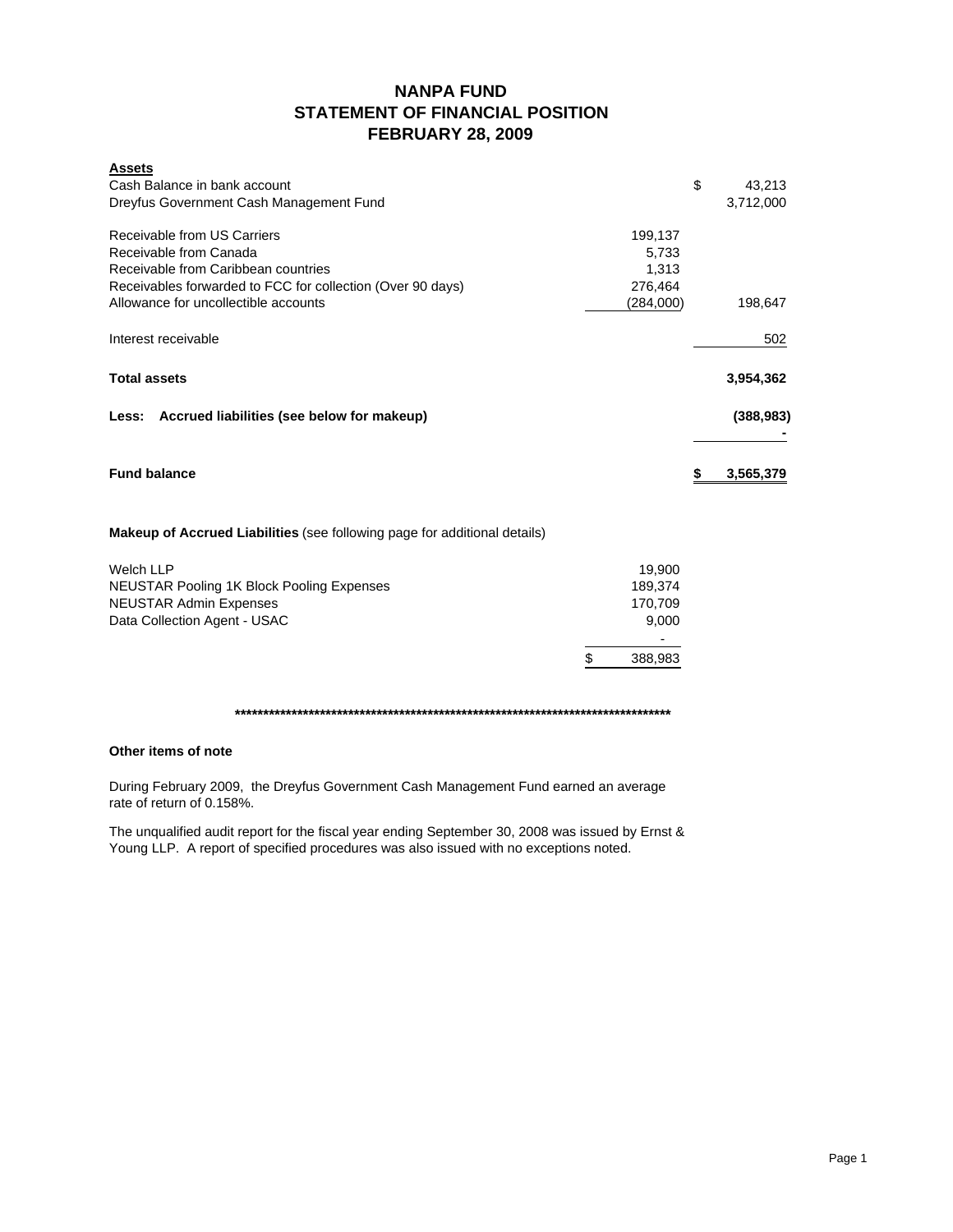#### **NANPA FUND FORECASTED STATEMENT OF CHANGES IN FUND BALANCEJULY 2008 TO FEBRUARY 2010**

|                                              |            |                             | Actual                 |                        | <b>Budgeted</b>          |                        |                        |                        |                        |                                                                    |                      | Estimated            |                      |                      |                          |                      |                      |                    |
|----------------------------------------------|------------|-----------------------------|------------------------|------------------------|--------------------------|------------------------|------------------------|------------------------|------------------------|--------------------------------------------------------------------|----------------------|----------------------|----------------------|----------------------|--------------------------|----------------------|----------------------|--------------------|
|                                              |            | July 2008 -<br>January 2009 | Feb-09                 | Mar-09                 | Apr-09                   | $May-09$               | <b>Jun-09</b>          | <b>Total</b>           | <b>Budget</b>          | Variance between forecasted<br>balance at June 30/08 and<br>budget | <b>Jul-09</b>        | Aug-09               | Sep-09               | Oct-09               | <b>Nov-09</b>            | Dec-09               | <b>Jan-10</b>        | Feb-10             |
| Revenue                                      |            |                             |                        |                        |                          |                        |                        |                        |                        |                                                                    |                      |                      |                      |                      |                          |                      |                      |                    |
| <b>International Contributions</b><br>Canada | (1)        | 45,864                      | 5,733                  | 5,733                  | 5,733                    | 5,732                  |                        | 68,795                 | 68,795                 |                                                                    | 5,912                | 5,912                | 5,912                | 5,912                | 5,912                    | 5,912                | 5,912                | 5,912              |
| Caribbean countries                          | (1)        | 13,589                      | $\sim$                 | $\sim$                 |                          |                        | $\sim$                 | 13,589                 | 13,589                 |                                                                    | 14,467               |                      | $\sim$               | $\sim$               | $\sim$                   |                      | $\sim$               | $\sim$             |
| <b>Total International Contributions</b>     |            | 59,453                      | 5,733                  | 5,733                  | 5,733                    | 5,732                  | $\sim$                 | 82,384                 | 82,384                 |                                                                    | 20,379               | 5,912                | 5,912                | 5,912                | 5,912                    | 5,912                | 5,912                | 5,912              |
| Domestic Contributions - US carriers         | (1)        | 3,315,009                   | 174,563                | 178,720                | 178,720                  | 178,720                |                        | 4,025,732              | 3,895,083              | 130,649                                                            | 1,126,845            | 102,900              | 102,900              | 102,900              | 102,900                  | 102,900              | 102,900              | 102,900            |
| Late filing fees for Form 499A               | (2)        | 9,400                       | 800                    |                        |                          |                        | 115,000                | 106,400                | 115,000                | 8,600)                                                             |                      |                      |                      |                      | $\overline{\phantom{a}}$ |                      |                      |                    |
| Interest income                              | (3)        | 33,981                      | 548                    | 500                    | 500                      | 500                    | 500                    | 36,529                 | 180,000                | 143,471)                                                           | 833                  | 833                  | 833                  | 833                  | 833                      | 833                  | 833                  | 833                |
| <b>Total revenue</b>                         |            | 3,399,043                   | 181,644                | 184,953                | 184,953                  | 184,952                | 115,500                | 4,251,045              | 4,272,467              | 21,422)                                                            | 1,148,057            | 109,645              | 109,645              | 109,645              | 109,645                  | 109,645              | 109,645              | 109,645            |
| <b>Expenses</b>                              |            |                             |                        |                        |                          |                        |                        |                        |                        |                                                                    |                      |                      |                      |                      |                          |                      |                      |                    |
| <b>NANPA Administration</b>                  | (4), (8)   | 1,037,438                   | 126,629                | 121,300                | 121,300                  | 121,300                | 121,300                | 1,649,267              | 1,408,661              | 240,606                                                            | 122,967              | 122,967              | 122,967              | 122,967              | 122,967                  | 122,967              | 122,967              | 122,967            |
| 1K Block Pooling Administration              | (4), (7)   | 1,359,389                   | 189,374                | 256,386                | 189,374                  | 189,374                | 189,374                | 2,373,271              | 2,272,483              | 100,788                                                            | 189,373              | 188,936              | 188,498              | 188,498              | 188,498                  | 188,498              | 188,498              | 188,498            |
| pANI                                         | (9)        | $\sim$                      |                        |                        |                          |                        |                        |                        | 100,000                | 100,000)                                                           | $\sim$               |                      |                      |                      |                          |                      |                      |                    |
| <b>Billing and Collection</b>                |            |                             |                        |                        |                          |                        |                        |                        |                        |                                                                    |                      |                      |                      |                      |                          |                      |                      |                    |
| Welch LLP<br>Data Collection Agent           | (4)<br>(5) | 139,300<br>26,388           | 19,900<br>3.863        | 19,900<br>4,500        | 19,900<br>4,500          | 19,900<br>4.500        | 19,900<br>4,500        | 238,800<br>48,251      | 238,800<br>54,000      | <b>Contract</b><br>5,749                                           | 19,900<br>4,450      | 19,900<br>4.450      | 19,900<br>4,450      | 19,900<br>4.450      | 19,900<br>4,450          | 19,900<br>4,450      | 19,900<br>4,450      | 19,900<br>4,450    |
| <b>Annual Operations Audit</b>               | (6)        | 2,500                       |                        |                        | $\overline{\phantom{a}}$ |                        | 32,500                 | 35,000                 | 30,000                 | 5,000                                                              |                      |                      |                      |                      |                          |                      |                      |                    |
| <b>Carrier Audits</b>                        | (10)       | $\sim$                      |                        |                        |                          |                        | $\sim$                 | <b>Section</b>         | 700,000                | 700,000)                                                           |                      |                      |                      |                      |                          |                      |                      | 700,000            |
| Bad debt expense (recovery)                  | (11)       | 4,303)                      | 1,951                  |                        | $\sim$                   |                        | $\sim$                 | 2,352                  | <b>Section</b>         | 2,352                                                              | $\sim$               |                      | $\sim$               | $\sim$               |                          |                      | $\sim$               | $\sim$ $-$         |
| <b>Total expenses</b>                        |            | 2,560,712                   | 341.717                | 402,086                | 335,074                  | 335,074                | 367,574                | 4,342,237              | 4,803,944              | (461, 707)                                                         | 336,690              | 336,253              | 335,815              | 335,815              | 335,815                  | 335,815              | 335,815              | 1,035,815          |
| Net revenue (expenses)                       |            | 838,331                     | 160,073) (             | 217,133) (             | 150,121) (               | 150,122) (             | 252,074) (             | $91,192)$ (            | 531,477)               | 440,285                                                            | 811,367              | 226,608)             | 226,170) (           | 226,170) (           | 226,170)                 | 226,170)             | 226,170) (           | 926,170            |
| <b>Opening fund balance</b>                  |            | 2,887,121                   | 3,725,452              | 3,565,379              | 3,348,246                | 3,198,125              | 3,048,003              | 2,887,121              | 2,730,440              | 156,681                                                            | 2,795,929            | 3,607,296            | 3,380,688            | 3,154,518            | 2,928,348                | 2,702,178            | 2,476,008            | 2,249,838          |
|                                              |            |                             |                        |                        |                          |                        |                        |                        |                        |                                                                    |                      |                      |                      |                      |                          |                      |                      |                    |
| <b>Closing fund balance</b>                  |            | 3,725,452                   | 3,565,379              | 3,348,246              | 3,198,125                | 3,048,003              | 2,795,929              | 2,795,929              | 2,198,963              | 596,966                                                            | 3,607,296            | 3,380,688            | 3,154,518            | 2,928,348            | 2,702,178                | 2,476,008            | 2,249,838            | 1,323,668          |
| Fund balance makeup:                         |            |                             |                        |                        |                          |                        |                        |                        |                        |                                                                    |                      |                      |                      |                      |                          |                      |                      |                    |
| Contingency<br>Surplus                       |            | 1.000.000<br>2,725,452      | 1.000.000<br>2,565,379 | 1.000.000<br>2,348,246 | 1.000.000<br>2,198,125   | 1,000,000<br>2,048,003 | 1,000,000<br>1,795,929 | 1,000,000<br>1,795,929 | 1,000,000<br>1,198,963 |                                                                    | 500,000<br>3,107,296 | 500,000<br>2,880,688 | 500,000<br>2,654,518 | 500,000<br>2,428,348 | 500,000<br>2,202,178     | 500.000<br>1,976,008 | 500,000<br>1,749,838 | 500,000<br>823,668 |
|                                              |            | 3,725,452                   | 3.565.379              | 3,348,246              | 3,198,125                | 3.048.003              | 2.795.929              | 2,795,929              | 2.198.963              |                                                                    | 3.607.296            | 3.380.688            | 3.154.518            | 2.928.348            | 2.702.178                | 2.476.008            | 2.249.838            | 1.323.668          |

|                        | <b>Estimated</b>       |                          |                      |                        |                        |                        |                     |  |  |  |  |
|------------------------|------------------------|--------------------------|----------------------|------------------------|------------------------|------------------------|---------------------|--|--|--|--|
| <b>Jul-09</b>          | Aug-09                 | Sep-09                   | Oct-09               | <b>Nov-09</b>          | Dec-09                 | Jan-10                 | Feb-10              |  |  |  |  |
| 5,912<br>14,467        | 5.912<br>$\sim$        | 5,912                    | 5,912<br>$\sim$      | 5.912<br>۰.            | 5,912<br>$\sim$        | 5.912<br>$\sim$        | 5,912<br>$\sim$ $-$ |  |  |  |  |
| 20,379                 | 5,912                  | 5,912                    | 5,912                | 5,912                  | 5,912                  | 5,912                  | 5,912               |  |  |  |  |
| 1,126,845              | 102,900                | 102,900                  | 102,900              | 102,900                | 102,900                | 102,900                | 102,900             |  |  |  |  |
|                        |                        | $\overline{\phantom{a}}$ | ÷.                   | $\overline{a}$         | $\overline{a}$         |                        | ÷                   |  |  |  |  |
| 833                    | 833                    | 833                      | 833                  | 833                    | 833                    | 833                    | 833                 |  |  |  |  |
| 1,148,057              | 109,645                | 109.645                  | 109.645              | 109.645                | 109,645                | 109.645                | 109,645             |  |  |  |  |
| 122,967                | 122,967                | 122,967                  | 122,967              | 122,967                | 122,967                | 122,967                | 122,967             |  |  |  |  |
| 189,373                | 188,936                | 188,498                  | 188,498              | 188,498                | 188,498                | 188,498                | 188,498             |  |  |  |  |
|                        |                        |                          |                      |                        |                        |                        |                     |  |  |  |  |
| 19,900<br>4,450        | 19,900<br>4,450        | 19,900<br>4,450          | 19,900<br>4,450      | 19,900<br>4,450        | 19,900<br>4,450        | 19,900<br>4,450        | 19,900<br>4,450     |  |  |  |  |
|                        |                        |                          |                      |                        |                        |                        |                     |  |  |  |  |
|                        |                        |                          |                      |                        |                        |                        | 700,000             |  |  |  |  |
|                        |                        |                          |                      |                        |                        |                        |                     |  |  |  |  |
| 336,690                | 336,253                | 335,815                  | 335,815              | 335,815                | 335,815                | 335,815                | 1,035,815           |  |  |  |  |
| 811,367 (              | 226,608) (             | 226,170) (               | 226,170) (           | 226,170) (             | 226,170) (             | 226,170) (             | 926,170)            |  |  |  |  |
| 2,795,929              | 3,607,296              | 3,380,688                | 3,154,518            | 2,928,348              | 2,702,178              | 2,476,008              | 2,249,838           |  |  |  |  |
| 3,607,296              | 3,380,688              | 3,154,518                | 2,928,348            | 2,702,178              | 2,476,008              | 2,249,838              | 1,323,668           |  |  |  |  |
| 500,000                | 500,000                | 500,000                  | 500.000              | 500,000                | 500,000                | 500,000                | 500,000             |  |  |  |  |
| 3,107,296<br>3 607 206 | 2,880,688<br>3 380 688 | 2,654,518<br>3 154 518   | 2,428,348<br>2028348 | 2,202,178<br>2.702.178 | 1,976,008<br>2.476.008 | 1,749,838<br>2.240.838 | 823,668<br>1, 22268 |  |  |  |  |

#### **Assumptions:**

**(1)** The US carrier contributions for the period from July 2008 to June 2009 and the International carrier revenue is based upon actual billings The contributions for July 2009 - January 2010 are estimated based on the proposed budget

**(2)** These fees represent the \$100 late filing fee charged to those companies that do not file the Form 499A by the due date.

#### **Reconciliation of Forecast at June 30, 2009 to Budget**

| (3) Interest income projections are estimates                                                                                                                                           | Budgeted fund balance at June 30/09 - contingency                                  | 1,000,000  |
|-----------------------------------------------------------------------------------------------------------------------------------------------------------------------------------------|------------------------------------------------------------------------------------|------------|
| (4) The expenses for the NANPA Administration, 1K Block Pooling and Welch LLP are based on contracts in force. NANPA Administration contract expired June 2008.                         |                                                                                    |            |
| The expense for NANPA Administration for July 2008 - December 2008 is based on the current contract based on the option to extend exercised by                                          |                                                                                    |            |
| the FCC. The expense for the January 2009 to January 2010 is based on the option to extend.                                                                                             | Unexpended surplus carried forward - as per budget                                 | 1,198,963  |
| (5) The expense for the Data Collection Agent is based on estimate of costs by USAC for the 2008 calendar year.                                                                         | Increase in fund balance between budget period (February 2008) and June 2008       | 156,681    |
| (6) The contract for the annual operations audit has been awarded to Ernst & Young. The cost will be \$32,500                                                                           | Additional billings in July 2008 - February 2009                                   | 130,649    |
| (7) The March forecasted amount includes the forecasted monthly billing of \$189,375 plus change orders 5-7 in the amount of \$67012.                                                   | Late filing fees (reversal) for Form 499A - 2008                                   | (8,600)    |
| (8) The March forecasted amount includes the forecasted monthly billing of \$121,300.                                                                                                   | Reduced interest earned to date compared to budget                                 | (143, 471) |
| (9) Interim p-ANNI administration is now covered under the new Pooling contract. \$100,000 has been allowed for the cost of permanent pANI in 2008/09. No change order has been issued. | NANP - change orders and contract extension fixed monthly amount                   | (172, 233) |
| (10) The budget allowed \$700,000 for 16 carrier audits. The FCC is revising the procurement procedure and are not conducting any audits until this is in place.                        | NANP Admin change order #15 originally included in 2007/08 surplus but not expende | (68, 373)  |
| (11) The allowance covers all accounts considered potentially uncollectible at February 28, 2009. This will be covered by the contingency allowance.                                    | Data Collection fees - Adjustment to actual from budget                            | 5,749      |
|                                                                                                                                                                                         | Bad debts (recovery) not budgeted for                                              | 2.352      |
|                                                                                                                                                                                         | <b>Annual Operations Audit</b>                                                     | (5,000)    |
|                                                                                                                                                                                         | Unexpended budget for carrier audits not performed in 2008/09 budget year          | 700,000    |
|                                                                                                                                                                                         | Cost of permanent pANI not expended                                                | 100,000    |
|                                                                                                                                                                                         | Pooling change orders                                                              | (100, 788) |
|                                                                                                                                                                                         | Forecasted fund balance at June 30/09                                              | 2,795,929  |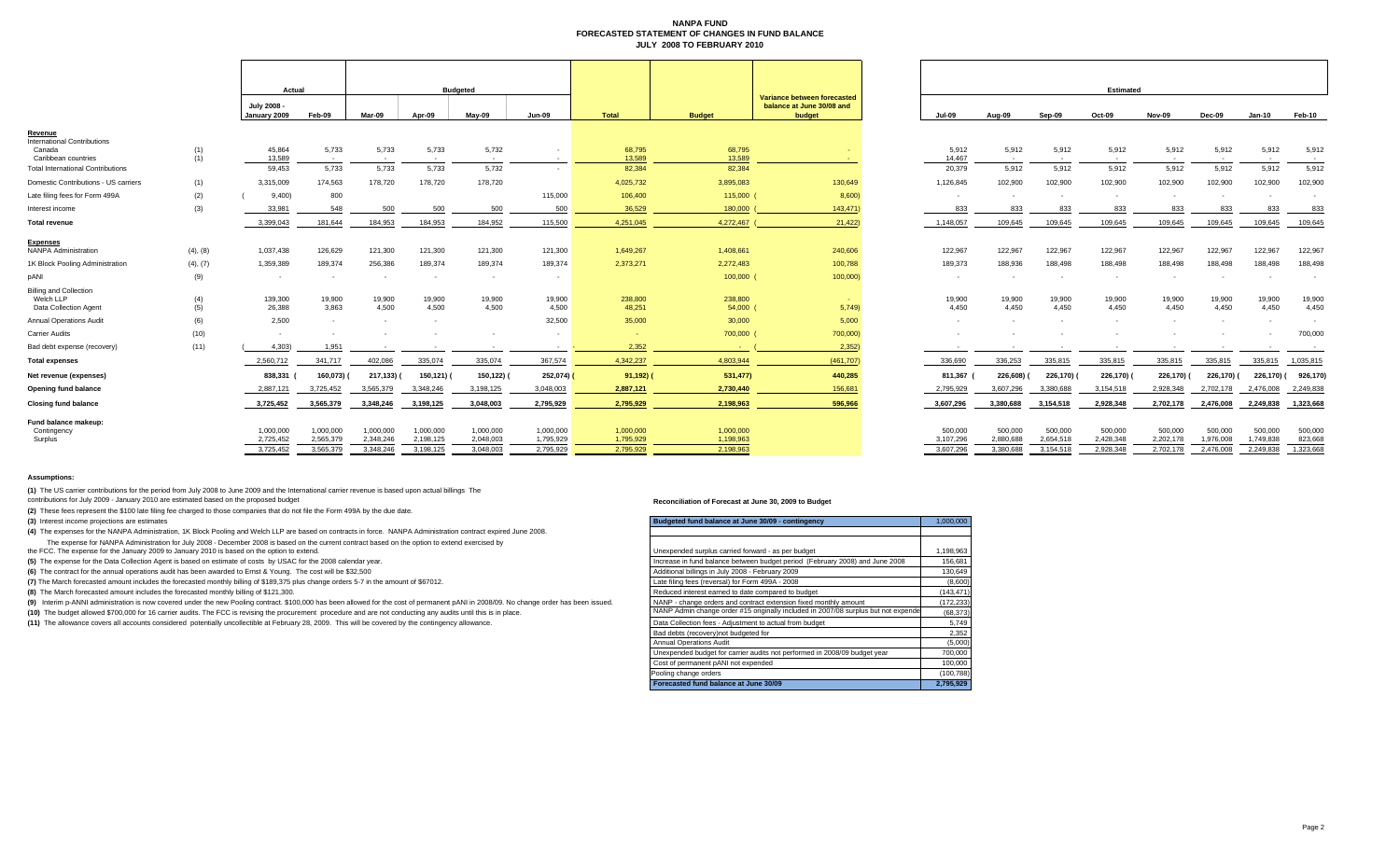### **NANPA FUNDCURRENT AND FORECASTED LIABILITIES**

|                                                                                                                               |                  |                               | Current<br>Feb-09 | <b>Mar-09</b> | Apr-09  | May-09  | Jun-09  | Jul-09  | Aug-09  | Sep-09  |
|-------------------------------------------------------------------------------------------------------------------------------|------------------|-------------------------------|-------------------|---------------|---------|---------|---------|---------|---------|---------|
| <b>NEUSTAR - NANPA Administration contract</b>                                                                                |                  |                               | 170,709           | 121,300       | 121,300 | 121,300 | 121,300 | 122,967 | 122,967 | 122,967 |
|                                                                                                                               |                  |                               |                   |               |         |         |         |         |         |         |
| - Payment authorized by the FCC on January 9/09, received by Welch February 6/09<br>December 2008<br>Amendment 24             | 118,557<br>5,644 |                               |                   |               |         |         |         |         |         |         |
| - Payment authorized by the FCC on February 18/09, received by Welch February 26/09<br>January 2009                           | 121,300          |                               |                   |               |         |         |         |         |         |         |
| - Authorization by the FCC has not been received for payment                                                                  |                  |                               |                   |               |         |         |         |         |         |         |
| February 2009                                                                                                                 |                  | 126,629                       |                   |               |         |         |         |         |         |         |
| Amendment 25                                                                                                                  |                  | 44,080                        |                   |               |         |         |         |         |         |         |
|                                                                                                                               |                  | 170,709<br>\$                 |                   |               |         |         |         |         |         |         |
| <b>NEUSTAR - Block Pooling contract</b>                                                                                       |                  |                               | 189,374           | 256,386       | 189,374 | 189,374 | 189,374 | 189,373 | 188,936 | 188,498 |
| - Payment authorized by the FCC on January 9/09, received by Welch February 6/09                                              |                  |                               |                   |               |         |         |         |         |         |         |
| December 2008<br>$CO$ #4                                                                                                      | 189,374<br>5,279 |                               |                   |               |         |         |         |         |         |         |
|                                                                                                                               |                  |                               |                   |               |         |         |         |         |         |         |
| - Payment authorized by the FCC on February 18/09, received by Welch February 26/09<br>January 2009                           | 189,374          |                               |                   |               |         |         |         |         |         |         |
| - Authorization by the FCC has not been received for payment<br>February 2009                                                 |                  | \$<br>189,374                 |                   |               |         |         |         |         |         |         |
| Welch LLP - Billing & Collection Agent                                                                                        |                  |                               | 19,900            | 19,900        | 19,900  | 19,900  | 19,900  | 19,900  | 19,900  | 19,900  |
| - Payment authorized by the FCC on January 9/09, received by Welch February 6/09                                              |                  |                               |                   |               |         |         |         |         |         |         |
| December2008                                                                                                                  | 18,719           |                               |                   |               |         |         |         |         |         |         |
| - Payment authorized by the FCC on February 18/09, received by Welch February 26/09<br>January 2009                           | 18,613           |                               |                   |               |         |         |         |         |         |         |
| - Authorization by the FCC has not been received for payment<br>February 2009                                                 |                  | \$<br>19,900                  |                   |               |         |         |         |         |         |         |
| <b>USAC - Data Collection Agent</b>                                                                                           |                  |                               | 9,000             | 4,500         | 4,500   | 4,500   | 4,500   | 4,450   | 4,450   | 4,450   |
| - Payment authorized by the FCC on January 9/09, received by Welch February 6/09                                              |                  |                               |                   |               |         |         |         |         |         |         |
| November 2008                                                                                                                 | 4,033            |                               |                   |               |         |         |         |         |         |         |
| - Payment authorized by the FCC on February 18/09, received by Welch February 26/09<br>January 2009                           | 3,863            |                               |                   |               |         |         |         |         |         |         |
|                                                                                                                               |                  |                               |                   |               |         |         |         |         |         |         |
| - Authorization by the FCC has not been received for payment<br>December 2008 (estimate)<br>February 2009 (estimate)          |                  | 4.500<br>4,500<br>9,000<br>£. |                   |               |         |         |         |         |         |         |
| <b>Carrier audits</b>                                                                                                         |                  |                               |                   |               |         |         |         |         |         |         |
| Ernst & Young LLP- Annual operations audit                                                                                    |                  |                               |                   |               |         |         | 32,500  |         |         |         |
| - Payment authorized by the FCC on February 18/09, received by Welch February 26/09<br>Audit fee for the 2007/08 fiscal audit | 32,500           |                               |                   |               |         |         |         |         |         |         |
| <b>NEUSTAR - pANI administration</b>                                                                                          |                  | \$                            |                   |               |         |         |         |         |         |         |

**Total** 402,086 388,983 335,074 335,074 367,574 336,690 336,253 335,815

Page 3